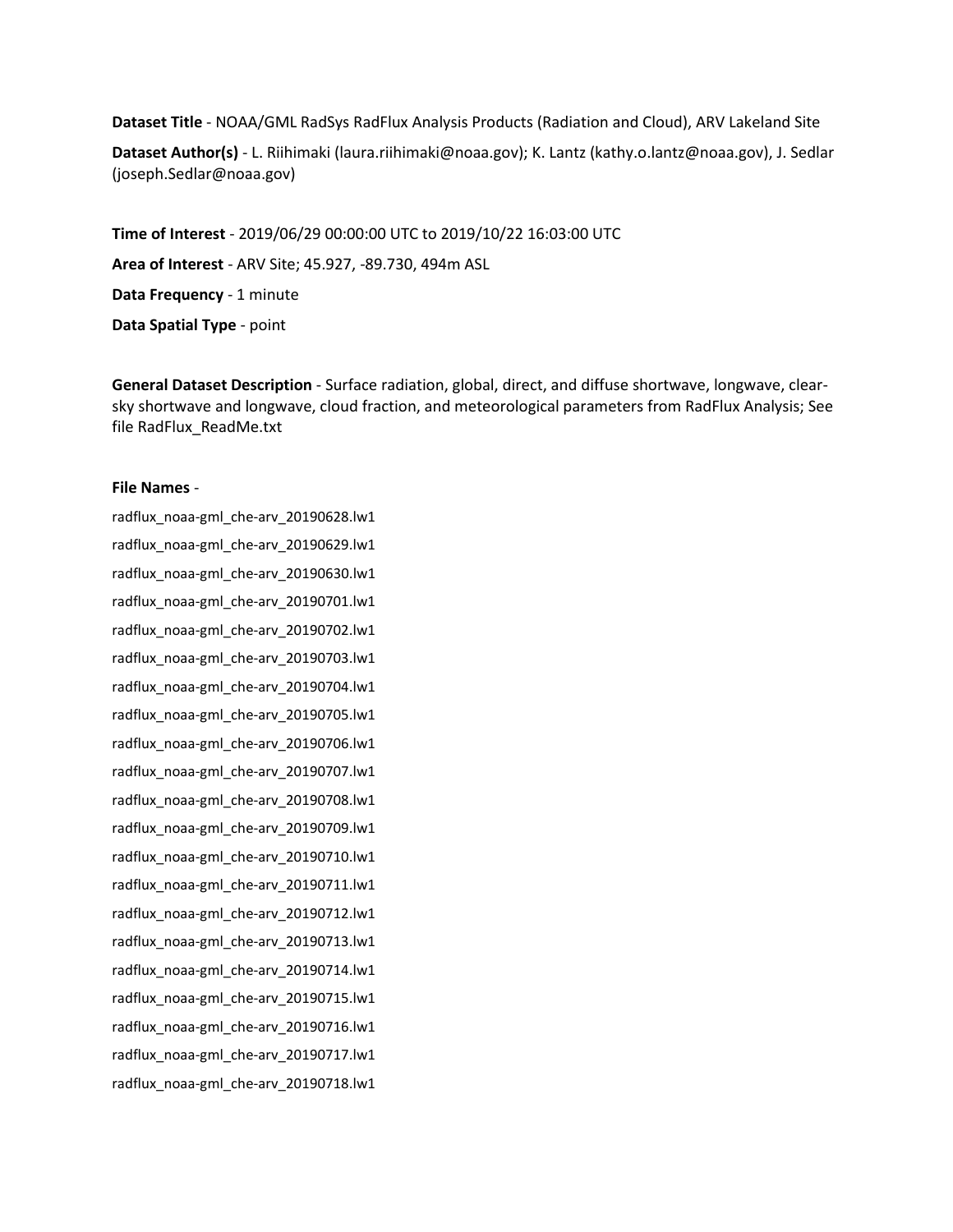radflux\_noaa-gml\_che-arv\_20190719.lw1 radflux\_noaa-gml\_che-arv\_20190720.lw1 radflux\_noaa-gml\_che-arv\_20190721.lw1 radflux\_noaa-gml\_che-arv\_20190722.lw1 radflux\_noaa-gml\_che-arv\_20190723.lw1 radflux\_noaa-gml\_che-arv\_20190724.lw1 radflux\_noaa-gml\_che-arv\_20190725.lw1 radflux\_noaa-gml\_che-arv\_20190726.lw1 radflux\_noaa-gml\_che-arv\_20190727.lw1 radflux\_noaa-gml\_che-arv\_20190728.lw1 radflux\_noaa-gml\_che-arv\_20190729.lw1 radflux\_noaa-gml\_che-arv\_20190730.lw1 radflux\_noaa-gml\_che-arv\_20190731.lw1 radflux\_noaa-gml\_che-arv\_20190801.lw1 radflux\_noaa-gml\_che-arv\_20190802.lw1 radflux\_noaa-gml\_che-arv\_20190803.lw1 radflux\_noaa-gml\_che-arv\_20190804.lw1 radflux\_noaa-gml\_che-arv\_20190805.lw1 radflux\_noaa-gml\_che-arv\_20190806.lw1 radflux\_noaa-gml\_che-arv\_20190807.lw1 radflux\_noaa-gml\_che-arv\_20190808.lw1 radflux\_noaa-gml\_che-arv\_20190809.lw1 radflux\_noaa-gml\_che-arv\_20190810.lw1 radflux\_noaa-gml\_che-arv\_20190811.lw1 radflux\_noaa-gml\_che-arv\_20190812.lw1 radflux\_noaa-gml\_che-arv\_20190813.lw1 radflux\_noaa-gml\_che-arv\_20190814.lw1 radflux\_noaa-gml\_che-arv\_20190815.lw1 radflux\_noaa-gml\_che-arv\_20190816.lw1 radflux\_noaa-gml\_che-arv\_20190817.lw1 radflux\_noaa-gml\_che-arv\_20190818.lw1 radflux\_noaa-gml\_che-arv\_20190819.lw1 radflux\_noaa-gml\_che-arv\_20190820.lw1 radflux\_noaa-gml\_che-arv\_20190821.lw1 radflux\_noaa-gml\_che-arv\_20190822.lw1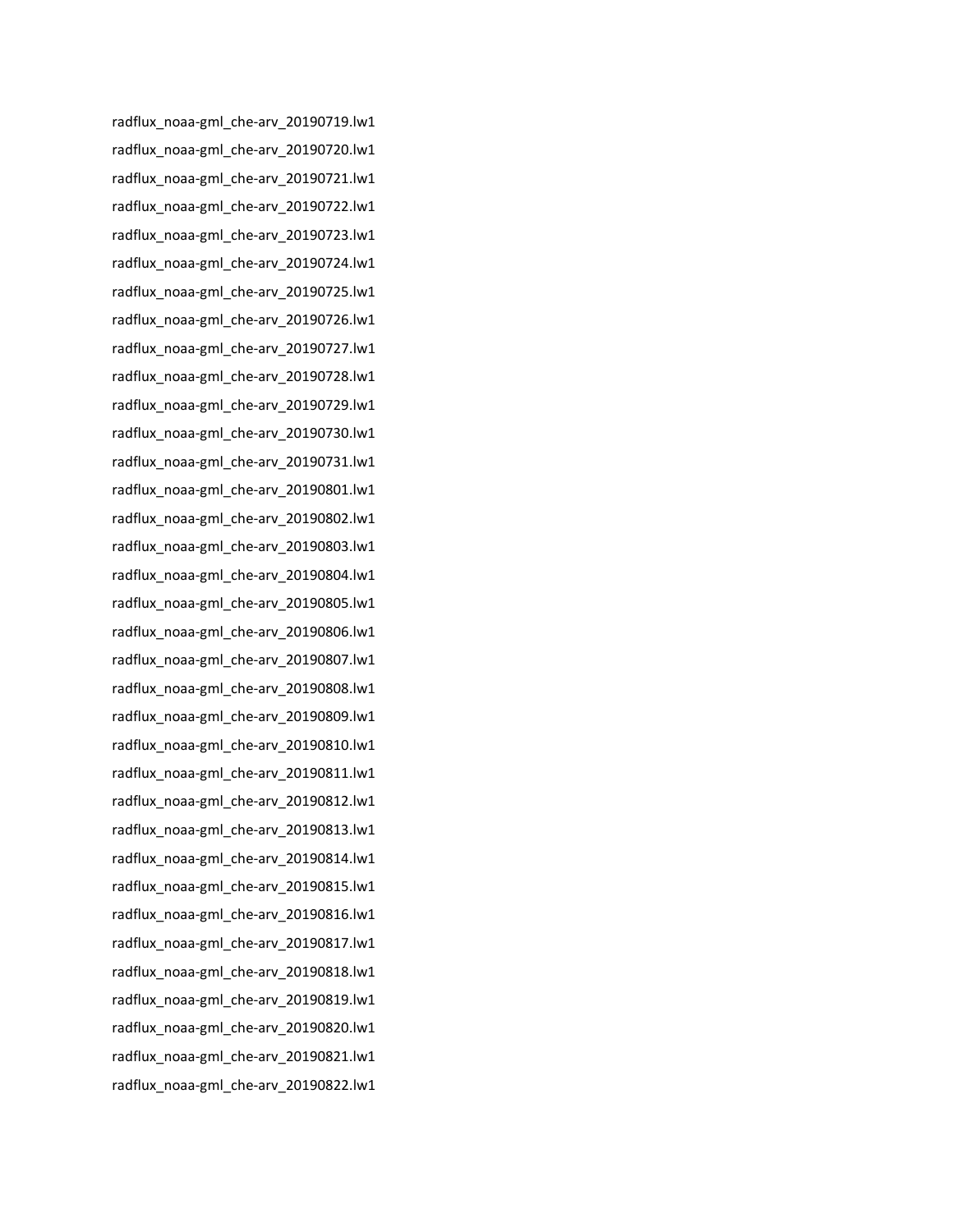radflux\_noaa-gml\_che-arv\_20190823.lw1 radflux\_noaa-gml\_che-arv\_20190824.lw1 radflux\_noaa-gml\_che-arv\_20190825.lw1 radflux\_noaa-gml\_che-arv\_20190826.lw1 radflux\_noaa-gml\_che-arv\_20190827.lw1 radflux\_noaa-gml\_che-arv\_20190828.lw1 radflux\_noaa-gml\_che-arv\_20190829.lw1 radflux\_noaa-gml\_che-arv\_20190830.lw1 radflux\_noaa-gml\_che-arv\_20190831.lw1 radflux\_noaa-gml\_che-arv\_20190901.lw1 radflux\_noaa-gml\_che-arv\_20190902.lw1 radflux\_noaa-gml\_che-arv\_20190903.lw1 radflux\_noaa-gml\_che-arv\_20190904.lw1 radflux\_noaa-gml\_che-arv\_20190905.lw1 radflux\_noaa-gml\_che-arv\_20190906.lw1 radflux\_noaa-gml\_che-arv\_20190907.lw1 radflux\_noaa-gml\_che-arv\_20190908.lw1 radflux\_noaa-gml\_che-arv\_20190909.lw1 radflux\_noaa-gml\_che-arv\_20190910.lw1 radflux\_noaa-gml\_che-arv\_20190911.lw1 radflux\_noaa-gml\_che-arv\_20190912.lw1 radflux\_noaa-gml\_che-arv\_20190913.lw1 radflux\_noaa-gml\_che-arv\_20190914.lw1 radflux\_noaa-gml\_che-arv\_20190915.lw1 radflux\_noaa-gml\_che-arv\_20190916.lw1 radflux\_noaa-gml\_che-arv\_20190917.lw1 radflux\_noaa-gml\_che-arv\_20190918.lw1 radflux\_noaa-gml\_che-arv\_20190919.lw1 radflux\_noaa-gml\_che-arv\_20190920.lw1 radflux\_noaa-gml\_che-arv\_20190921.lw1 radflux\_noaa-gml\_che-arv\_20190922.lw1 radflux\_noaa-gml\_che-arv\_20190923.lw1 radflux\_noaa-gml\_che-arv\_20190924.lw1 radflux\_noaa-gml\_che-arv\_20190925.lw1 radflux\_noaa-gml\_che-arv\_20190926.lw1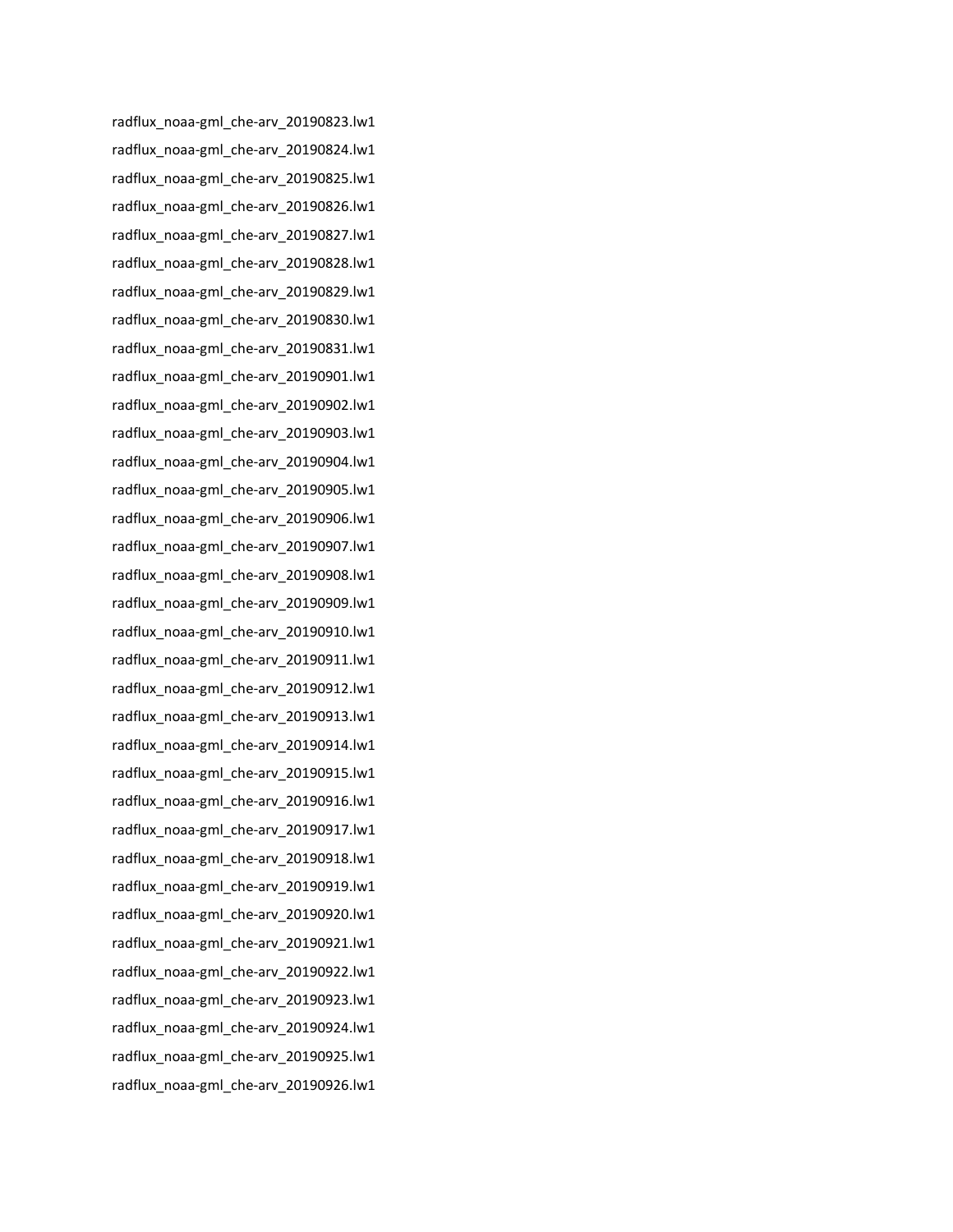radflux\_noaa-gml\_che-arv\_20190927.lw1 radflux\_noaa-gml\_che-arv\_20190928.lw1 radflux\_noaa-gml\_che-arv\_20190929.lw1 radflux\_noaa-gml\_che-arv\_20190930.lw1 radflux\_noaa-gml\_che-arv\_20191001.lw1 radflux\_noaa-gml\_che-arv\_20191002.lw1 radflux\_noaa-gml\_che-arv\_20191003.lw1 radflux\_noaa-gml\_che-arv\_20191004.lw1 radflux\_noaa-gml\_che-arv\_20191005.lw1 radflux\_noaa-gml\_che-arv\_20191006.lw1 radflux\_noaa-gml\_che-arv\_20191007.lw1 radflux\_noaa-gml\_che-arv\_20191008.lw1 radflux\_noaa-gml\_che-arv\_20191009.lw1 radflux\_noaa-gml\_che-arv\_20191010.lw1 radflux\_noaa-gml\_che-arv\_20191011.lw1 radflux\_noaa-gml\_che-arv\_20191012.lw1 radflux\_noaa-gml\_che-arv\_20191013.lw1 radflux\_noaa-gml\_che-arv\_20191014.lw1 radflux\_noaa-gml\_che-arv\_20191015.lw1 radflux\_noaa-gml\_che-arv\_20191016.lw1 radflux\_noaa-gml\_che-arv\_20191017.lw1 radflux\_noaa-gml\_che-arv\_20191018.lw1 radflux\_noaa-gml\_che-arv\_20191019.lw1 radflux\_noaa-gml\_che-arv\_20191020.lw1

**Data restrictions** - Please contact author(s). Please see the [CHEESEHEAD Data Policy.](https://www.eol.ucar.edu/content/cheesehead-data-policy)

## **Digital Object Identifier (DOI)** – <https://doi.org/10.26023/R48S-CJDC-JS0D>

**GCMD Keywords** - shortwave radiation, longwave radiation, cloud fraction, surface temperature, relative humidity

**Publications** (Optional) -

RadFlux\_ReadMe.txt